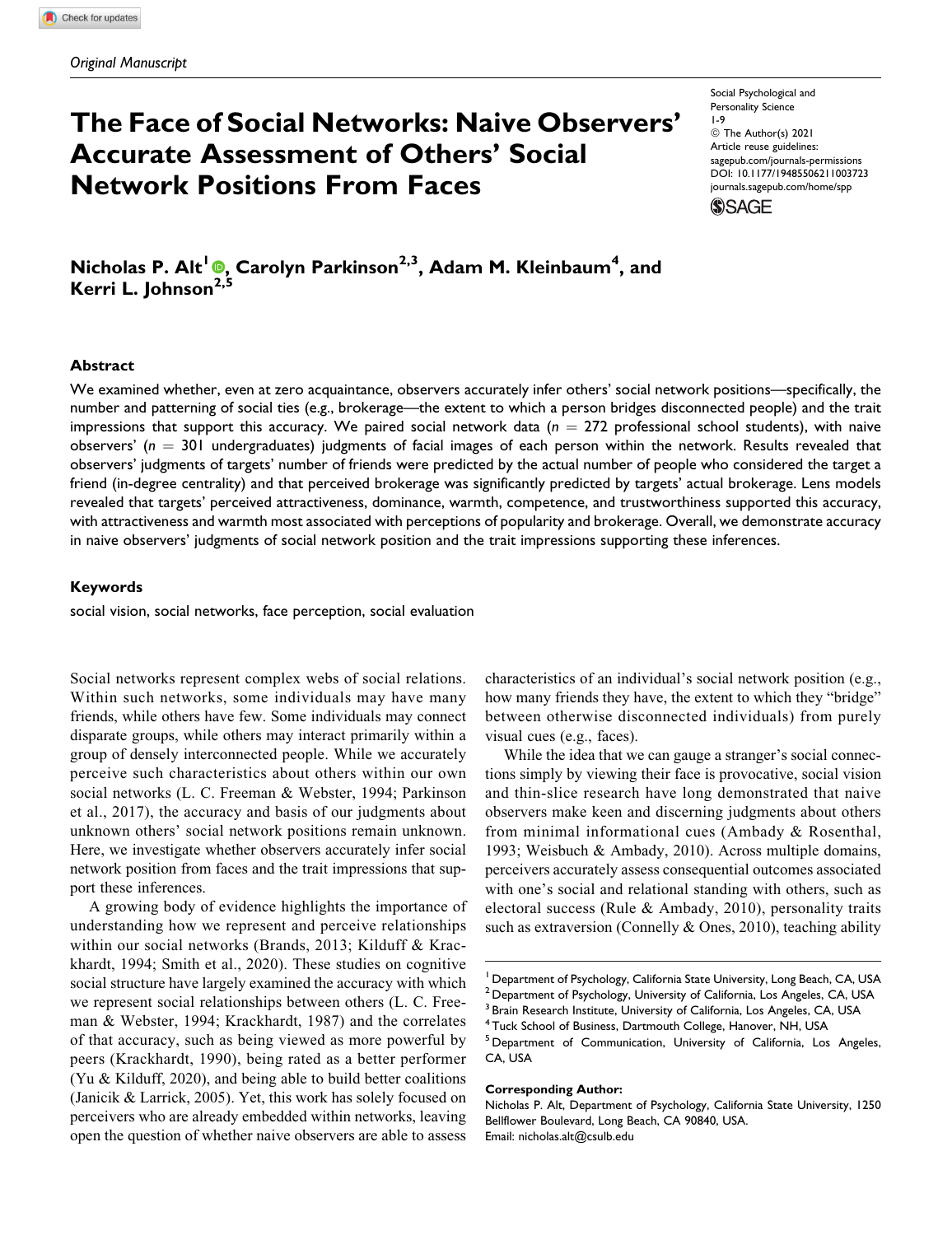

**Figure 1.** Schematic of study design. (A) Full network characterization: The social network comprised a cohort of first-year professional school students who completed a peer-nomination survey and submitted facial photos  $(N = 272)$ . Nodes represent the students and lines represent mutually reported friendship ties. (B) Characterize network position of each network member: Here, we visually depict a small, example social network with the directionality of relationship ties represented by arrows. We calculated three measures of social network position for each person in the social network. First, in-degree centrality (the number of times each person was named as a friend by others) is visually depicted by darker shades representing higher in-degree centrality (e.g., node B's in-degree centrality is 3, while node F's in-degree centrality is 1). Second, we calculated out-degree centrality, or the number of friends each person named (not shown). Lastly, we calculated constraint, visually depicted by larger nodes representing higher constraint (brokerage is calculated as the inverse of constraint). (C) Obtain facial photographs of each network member: For each person within the social network, we obtained their facial photograph. The photos represented in the figure are *not* the true target photos but rather, illustrative placeholders from the Radboud Face Database (Langner et al., 2010); these are used to preserve our participants' anonymity. (D) Naive observers' judgments of faces: Samples of undergraduates, from a different institution than where the social network data were collected, rated each face on social network characteristics—network size, and in a different block (counterbalanced), brokerage ( $N = 72$ )—or rated each face in terms of trust ( $N = 112$ ), or rated all faces on a subset of traits such as attractiveness, dominance, warmth, and competence  $(N = 117)$ .

of faculty (Ambady & Rosenthal, 1993), social status (Hall & Friedman, 1999), the attained rank of military officers (Mazur et al., 1984), and even the profitability of CEOs (Rule & Ambady, 2008). Indeed, recent work finds that within small, eight-person ego-centric networks (i.e., where one person lists up to eight friends and the relationship ties connecting those eight people), a short video clip is sufficient to allow naive observers to accurately judge network size and gender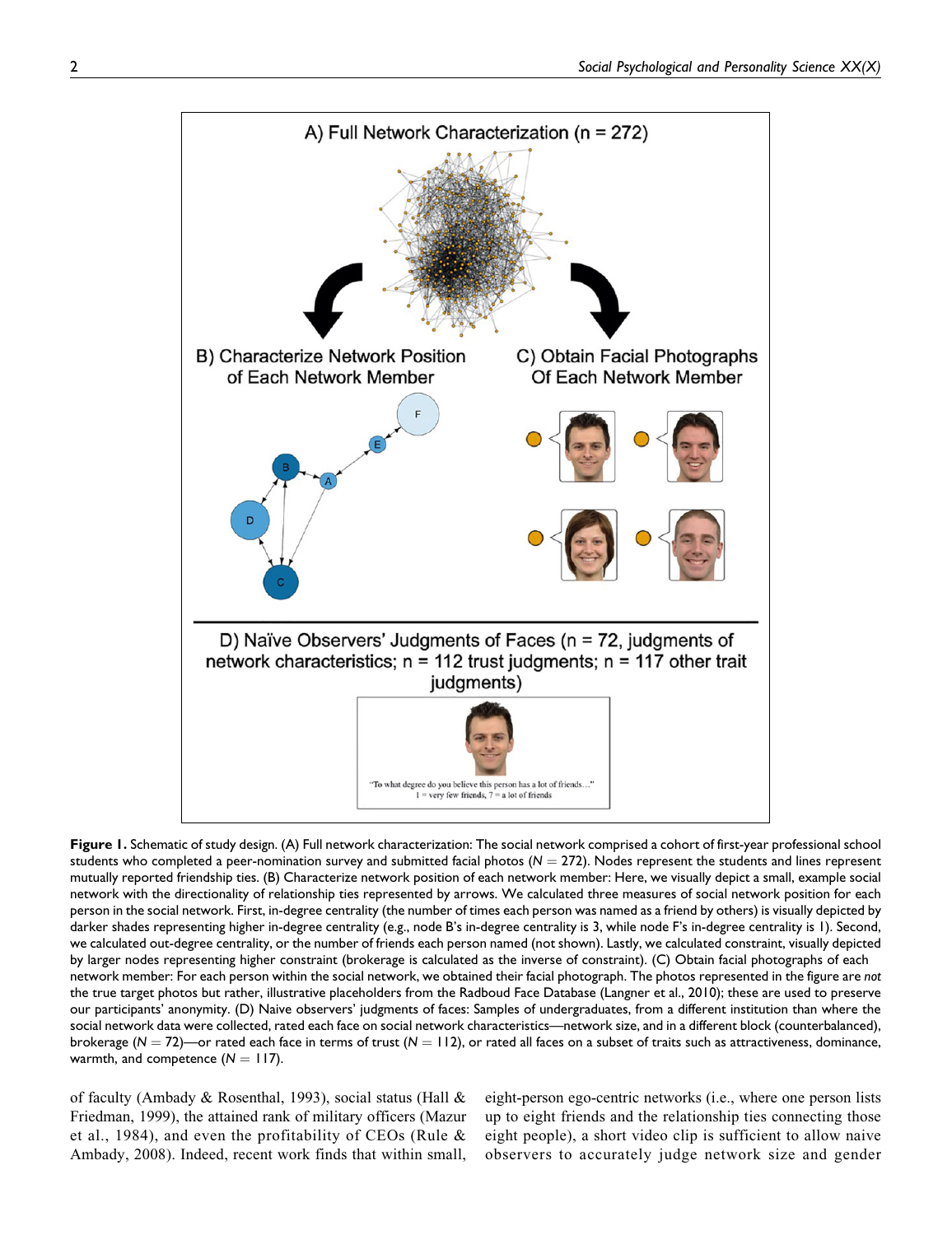composition (Mobasseri et al., 2016). Overall, this surprising accuracy in person perception reflects a ubiquitous tendency to make rapid social inferences about others in our environment.

In the present study, we use a full network analytic approach (see Figure 1) to assess whether naive observers accurately infer social network characteristics—popularity (in-degree centrality), self-reported network size (out-degree centrality), and aspects of network structure (constraint)—from facial images. The first two metrics provide a comparison between an individual's actual and self-perceived social connections. That is, *in-degree centrality* is a measure of how many individuals name that person as one of their friends, while out-degree centrality is a measure of how many people an individual marks as their friend (whether this social tie is reciprocated or not). The final metric, constraint, assesses the degree to which an individual is able to connect other people within the network who would not otherwise know or connect with each other (Burt, 1992). This measure offers insight into whether an individual has high or low brokerage and thus would be able to pass information or resources through the network, representing a more complex social network characteristic.

A key feature of our network data is that the network and social ties can be characterized as highly cohesive and largely closed (i.e., first-year students at a professional school in a rural location where students mainly live, eat, socialize, and work with one another). Thus, while focused on a particular target's social sphere, we likely captured many of each person's day-today social relationships. This approach allows us to comprehensively characterize the number and structure of social ties surrounding each target, and thus, meaningfully test whether naive observers' judgments of social network friendships and brokerage are predicted by target's real-world social network positions. Additionally, we examine common trait impressions—attractiveness, dominance, warmth, competence, and trustworthiness—to determine which traits are associated with perceived and actual network characteristics using a Brunswikian lens model (Brunswik, 1943, 1955), aligning with recent work indicating these traits predict network characteristics such as in-degree (Zhang et al., 2019). Overall, this integration of social network data and social perception research provides a novel examination into naive observers' accurate assessment of others.

### **Method**

### *Facial Stimuli*

Stimuli comprised 272 facial photographs (91 women) that were self-submitted by professional school students for inclusion in a class photo book. The photos were of high quality and relatively standardized (i.e., a blank White background, forward-facing, professional attire). We excluded five individuals from the stimulus set who either did not submit a photo or whose photo was nonstandard (e.g., used a color filter).

### *Social Network Data*

All students included in the facial stimuli set previously completed a social network characterization study (see Parkinson et al., 2017) to fulfill a course requirement (99.3% response rate). The social network survey was administered approximately 4 months after students arrived on campus, thus allowing for the formation of relevant social ties. All studies were approved by the respective Institutional Review Boards.

For the social network study, participants were emailed a link to a website where they answered a question used in previous network research (see Feiler & Kleinbaum, 2015; Kovacs & Kleinbaum, 2020):

Consider the people with whom you like to spend your free time. Since you arrived at [institution name], who are the classmates you have been with most often for informal social activities, such as going out to lunch, dinner, drinks, films, visiting one another's homes, exercising together, and so on?

All participants were presented with a class roster that consisted of the names of all students in their cohort, ameliorating the potential issue of students' biased recall of names (Brewer, 2000). Participants were given an unlimited amount of time to mark each person who fit the criteria and could indicate as many people as desired, with a minimum of two.

Social network position characteristics were computed in R using the igraph package (Csardi & Nepusz, 2006; R Core Development Team, 2014). Our full network analytic approach, in which nearly all participants in a bounded community reported their social ties, allowed us to calculate three metrics for each person in the social network: (1) in-degree centrality (i.e., the number of people who listed the target as a friend), (2) out-degree centrality (i.e., the number of people whom the target listed as a friend), and (3) *structural constraint* (i.e., the degree to which one's social ties are concentrated within a single interconnected group of people; an inverse measure of network brokerage; Burt, 1992).

#### *Social Perception Judgments*

A separate sample of undergraduate participants  $(N = 72)$  from a different institution provided judgments of the 272 stimuli. Given the large number of target images being rated, we aimed to recruit a minimum of 60 participants. To achieve this sample size, we collected data in lab for a prespecified period of 2 weeks, recruiting a total of 72 participants (49 women,  $M_{\text{age}}$ )  $= 20.84$ ,  $SD<sub>age</sub> = 4.59$ . A post hoc power analysis was run in R using 5,000 simulated data sets, with parameter values derived from our models and following guidelines by Muthén and Muthén (2002). Results from this analysis determined that we had an observed power of 98.9% to detect our effect given our sample size for both participants and targets.

In counterbalanced blocks, participants provided two judgments of each photograph. In one block, participants were asked, "To what degree do you believe this person has a lot of friends, that is, many people who they spend significant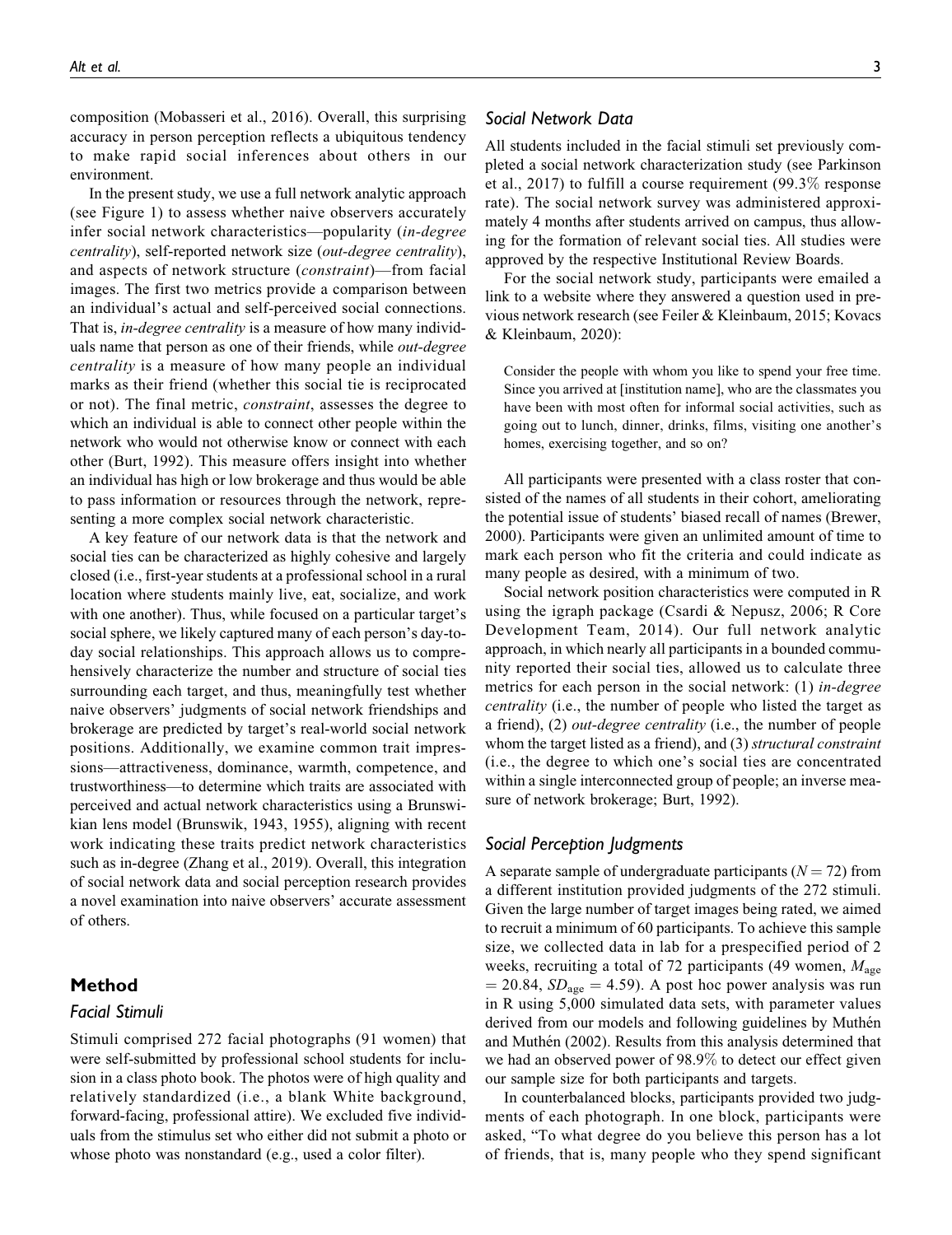amounts of time socializing or communicating with"  $(1 = \text{very})$ few friends,  $7 = a$  lot of friends). In the other block, participants were asked, "To what degree does this person, connect, or 'broker' between people who don't socialize or communicate with each other directly"  $(1 = low \, broken \, age, \, 7 = high \, broken \, age).$ Prior to making the judgments, brokerage was defined with an infographic (see Supplemental Material). After all judgments were completed, participants provided demographic information (e.g., age, gender) and were debriefed.

For the trait ratings, we recruited two different sets of participants to rate all 272 faces on attractiveness, dominance, warmth, competence, and trustworthiness. Initially, to assess participant fatigue given the large number of judgments, we recruited one set of participants ( $N = 112, 83$  women,  $M_{\text{age}}$  $= 19.84$ ,  $SD<sub>age</sub> = 1.10$ ) to rate each face on trustworthiness  $(1 = \text{definitely not trustworthy}, 9 = \text{definitely network}).$ We subsequently recruited another set of participants  $(N =$ 117, 83 women,  $M_{\text{age}} = 20.31$ ,  $SD_{\text{age}} = 1.25$ ) to rate each face on two randomly selected dimensions (i.e., attractiveness, dominance, warmth, and competence;  $1 =$  *extremely not attractive*, definitely not dominant, extremely cold, extremely not competent,  $7 =$  extremely attractive, definitely dominant, extremely warm, extremely competent). For this second set of participants, traits were presented in two separate blocks such that participants rated all 272 faces on one trait in one block, and then rated all 272 faces on the other dimension in another block. This procedure meant that each face, for each social dimension, was rated by at least 88 participants.<sup>1</sup> For all ratings, faces were presented in a random order. We combined these data with the initial ratings data (see above), to create average scores per face (see Supplemental Table S1 for intraclass correlations), for each rating and perceived social network characteristic and used these data for our lens models.

### **Results**

Given the nesting of our data, we computed linear mixed models using residual maximum likelihood estimation in the R packages "lme4" and "lmerTest" (Bates et al., 2015; Kuznetsova et al., 2015). For these models, we included random factors for both participants and targets, with random intercepts for both factors (Judd et al., 2017); random slopes were not included due to model convergence and singularity issues.<sup>2</sup> All predictors were grand-mean centered prior to being included in the model. For descriptive statistics of predictors and outcomes, see Supplemental Table S4. De-identified data and analytic code are available at [https://osf.io/3vxga/?view\\_](https://osf.io/3vxga/?view_only=48512b530c8740078edeb54fc572645e) [only](https://osf.io/3vxga/?view_only=48512b530c8740078edeb54fc572645e)=[48512b530c8740078edeb54fc572645e](https://osf.io/3vxga/?view_only=48512b530c8740078edeb54fc572645e).

First, we examined whether participants' judgments of the perceived number of friends were predicted by targets' actual in-degree centrality scores (i.e., the number of people within the social network who list a given target as a friend). Results indicated that targets' in-degree centrality scores predicted participants' perceived number of friends,  $B = 0.17$ ,  $SE = 0.04$ ,  $t(270.00) = 4.48$ ,  $p < .001$ , 95% CI [0.09, 0.24]. In contrast, we found that targets' out-degree centrality scores (i.e., the

number of people whom a target lists as friends) did not predict participants' ratings of perceived number of friends,  $B = 0.06$ ,  $SE = 0.04$ ,  $t(270.02) = 1.50$ ,  $p = .134$ ,  $95\%$  CI [-0.02, 0.13]. Overall, these results suggest that observers' judgments accurately reflect targets' actual social network centrality based on the number of people who name that person as a friend but not based on the number of people whom that person lists as a friend.

Next, we tested whether participants' ratings of brokerage (i.e., the degree to which a person is judged to connect disparate people) were predicted by constraint.<sup>3</sup> We found that actual brokerage predicted judged brokerage,  $B = 0.06$ ,  $SE = 0.03$ ,  $t(270.01) = 2.47, p = .014, 95\% \text{ CI}$  [0.01, 0.11]. These data indicated that naive observers accurately infer, from face images, not only how many friends a stranger has but also structural characteristics of the social ties surrounding that person.

One question regarding the above results is the degree of consensus achieved across our raters. In order to quantify consensus, we calculated the interclass correlation coefficients (ICCs) using null models for the outcomes perceived number of friends and perceived brokerage. Here, ICCs indicate the percentage of variance in our dependent variable explained by target and perceiver characteristics (Kenny, 1994), with the remaining variance considered residual. We focus on target ICCs to quantify consensus or the amount of variance in our dependent variable (i.e., perceived number of friends or perceived brokerage) that is accounted for by the images being rated as opposed to the raters (i.e., perceiver ICC). We calculated target ICC and 95% CIs based on 5,000 bootstrapped samples using code available at (hehmanlab.org/toolbox). For perceived number of friends, target ICC was 0.17 (95% CI [0.14, 0.20]) and for perceived brokerage, target ICC was 0.07 (95% CI [0.05, 0.08]). For comparison, for perceived number of friends, perceiver ICC was 0.21 (95% CI [0.14, 0.20]), and for perceived brokerage, perceiver ICC was 0.18  $(95\% \text{ CI} [0.13, 0.23])$ . These values align with prior work examining the influence of target versus perceiver characteristics across a variety of trait impressions (see Hehman et al., 2017), which found target ICCs to be higher for traits that have been consistently tied to particular facial features, such as trustworthiness (0.234), compared to traits that may be not as closely linked to particular facial features, such as creativity (0.062). Overall, these target ICCs provide context for the accuracy achieved by our participants, indicating some degree of consensus across raters for our dependent variables; that said, this degree of consensus was lower for perceived brokerage, likely reflecting the uncertainty associated with this judgment.

Lastly, we used lens models to descriptively assess which trait ratings of faces were associated with actual and perceived social network characteristics. Specifically, we calculated the diagnosticity of cues (i.e., which trait ratings were associated with actual social network characteristics) and the utilization validity of cues (i.e., which trait ratings were associated with perceived social network characteristics). To compute each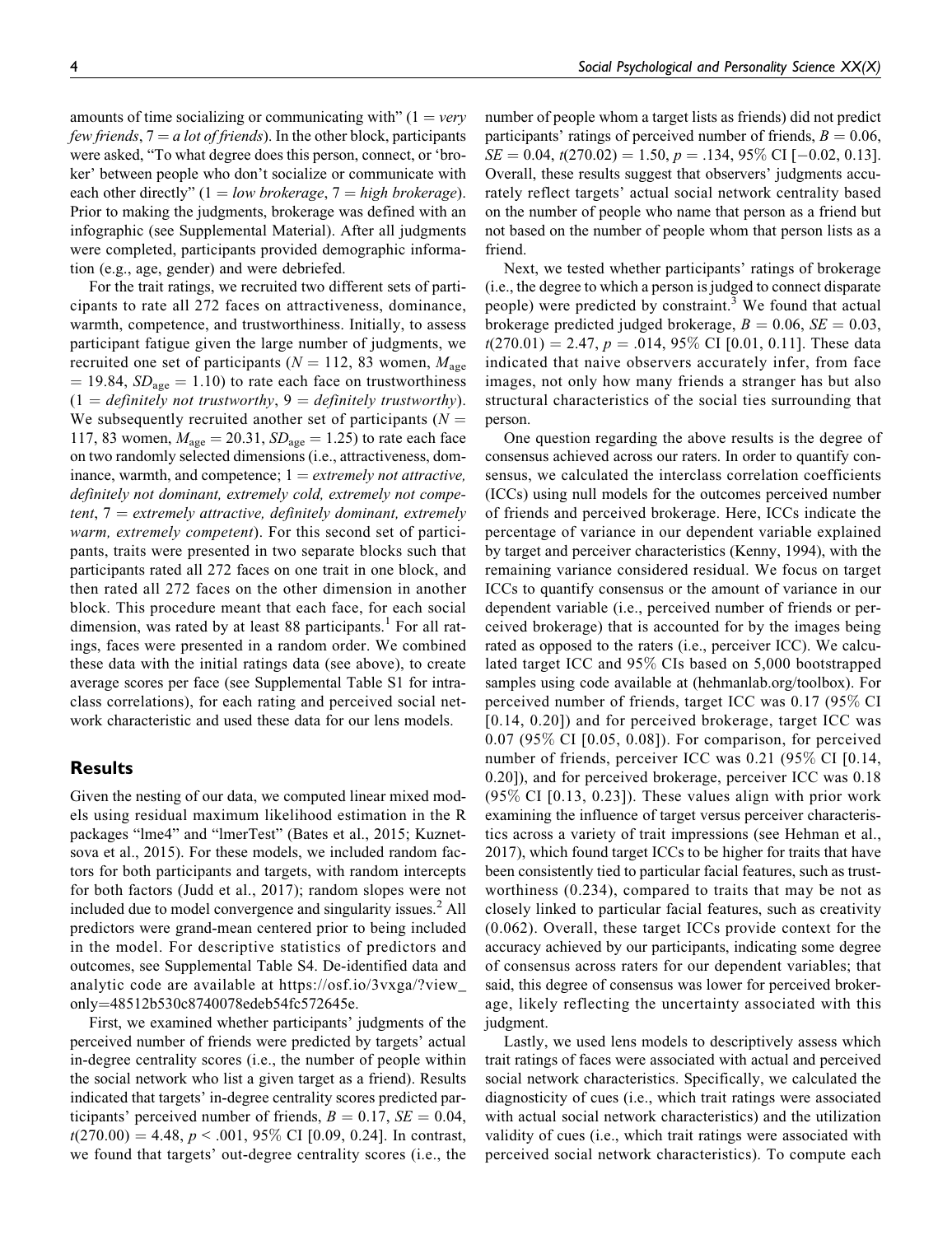

**Figure 2.** Lens models showing associations between social network characteristics (left) and average perceived social network characteristics (right). Values within the brackets are the zero-order correlations between the trait rating and the actual and perceived social network characteristics. *R* values next to the brackets represent the diagnosticity (left) and utilization validity (right) for the trait ratings as a whole. Overall index of achievement is noted at the bottom of each arch. See Supplemental Materials for model equation and model parameters.  $*_{p}$  < .05.

model, we calculated zero-order correlations between average scores for each trait and true and perceived social network characteristics for each face. We then used Tucker's (1964) lens equations to assess diagnosticity, utilization validity, and an overall index of achievement—that is, the degree to which trait ratings as a set were associated with accurate inferences (see also Stewart, 2001).

While results from these models are descriptive in nature, they reveal a number of insights. As shown in Figure 2, all averaged trait ratings were positively associated with perceived number of friends and perceived brokerage; trait ratings were also positively associated with actual social network characteristics, although these associations were weaker. Examining specific traits reveal that attractiveness and warmth had the strongest correlations with actual in-degree centrality, matching the pattern of correlations with perceived number of friends. This differs for brokerage: Attractiveness and competence had the strongest correlations with actual brokerage, yet attractiveness and warmth had the strongest correlations with perceived brokerage. Additionally, we did not find strong associations between trait ratings and actual out-degree centrality,

aligning with the prior finding that perceptions of this characteristic were not accurate. Finally, for both in-degree centrality and brokerage, we see that as a set, trait ratings achieve relatively high utilization validity ( $R_s = .947$  and .894, respectively) but relatively low diagnosticity ( $R_c = .260$  and .179, respectively), which suggests that while strong associations exist between trait ratings and perceived social network characteristics (e.g., the perception that attractive individuals will have many friends), these trait ratings serve only as moderately valid cues. This is further demonstrated by the overall index of achievement (i.e., the relationship between actual and perceived social network characteristics) being rather modest for in-degree centrality ( $r_a = .263$ ) and brokerage ( $r_a = .152$ ).

### **Discussion**

Using a full network approach to characterize a 272-person network, we found that naive observers made accurate judgments about others' social network positions from faces. Specifically, observers' judgments of how many friends a target has predicted targets' in-degree, but not out-degree, centrality and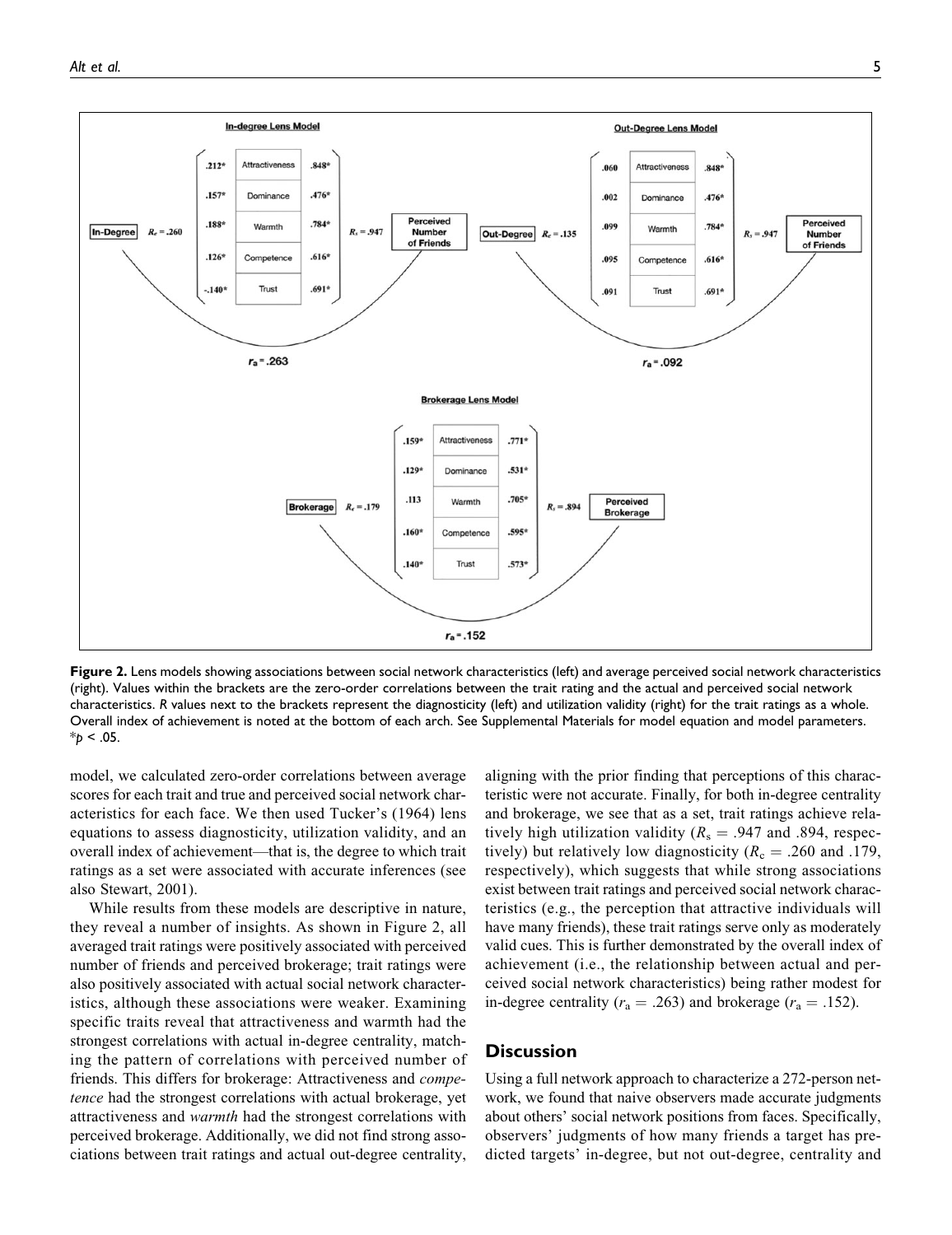observers' perceived brokerage predicted targets' actual brokerage. Furthermore, lens models reveal that trait impressions were highly associated with perceived network characteristics, but were modestly associated with actual social network data, which was reflected in smaller indexes of achievement, particularly for out-degree centrality, corroborating results of perceivers' accuracy.

These findings advance our understanding of social network perception by examining the accuracy of naive observers' network judgments from visual cues and continue a tradition of "thin slice" research. While accuracy was achieved, our results do not indicate a one-to-one correspondence between naive observers' judgments and social network standing. Indeed, our results suggest a small effect, with a one-unit increase in a target's in-degree centrality/brokerage leading to a 0.17 and 0.06 increase in perceived number of friends and perceived brokerage, respectively. Interestingly, our results can be compared to the much higher fidelity found by Parkinson and colleagues (2017) who tested perceived social network characteristics for individuals who were members of the social network and thus knew the target. In addition, while estimating an effect size metric to directly compare with prior work is difficult and best practices are still unclear, especially for crossed linear mixed models with two random factors, we suggest that our findings would be lower than the correspondence between other/self and stranger's ratings for big five personality traits (e.g., metaanalytic correlations between 0.18 and 0.37, see Connelly & Ones, 2010; for comparison, our correlations between perceived and actual number of friends, and between perceived and actual brokerage, were 0.11 and 0.04, respectively). Still, given that our perceivers are complete strangers to the targets and must rely solely on visual cues for making their judgments, the fact that we found some predictive validity is noteworthy.

Additionally, two insights regarding our methods and the lens models deserve further note. First, a full network approach (compared to an ego-centric approach, see Mobasseri et al., 2016) allowed us to test our hypotheses in perceiving social connections within a relatively bounded community (e.g., a cohort of professional school students). Crucially, we were able to calculate the directionality of social relationship ties, which revealed that observers' judgments of popularity were predicted by a more actuarial measure of popularity (in-degree centrality) but not by a more ego-centric one (out-degree centrality). One possible explanation for this divergence could be that people have different thresholds for who qualifies as a friend, an intrapersonal construct that is likely less accessible to perceivers from faces and also generates greater noise for the out-degree measure. This noise, however, is reduced for in-degree centrality and brokerage, as both are derived from the collective responses from social network actors. Overall, this research highlights the value in understanding not only the present social structure but also the possibly biased or faulty cognitive representation of social relationships (Brands, 2013).

Second, our lens models reveal traits that inform naive observers' accuracy. While the lens model approach does not allow for direct testing of differences across various traits, as it is purely descriptive in nature, an inspection of correlations does reveal some insights. For brokerage, warmth was not significantly correlated with actual brokerage, however, highly correlated with perceived brokerage; competence, while correlated with both actual and perceived brokerage, had a lower correlation coefficient compared to warmth for perceived brokerage. This divergence suggests that people may use invalid cues when assessing a stranger's brokerage within a social network, possibly denoting the perception of distinct paths to social network prominence (Cheng et al., 2013).

This demonstration of naive observers' accuracy in perceiving others' social network characteristics suggests interesting future directions for both perceivers and targets of evaluation. Regarding perceivers, an intriguing set of questions emerges regarding the functionality of assessing social network characteristics from faces and the degree to which this skill could be improved. Given our lens model analysis, it may be the case that perceivers' accuracy is largely derived from integrating a set of visual cues with prior beliefs about sociality (e.g., an individual who is viewed as warm and attractive is likely to connect otherwise unknown others). This idea would fit with connectionist models of social vision (J. B. Freeman et al., 2020), whereby trait judgments are derived from a combination of visual cues and our social–conceptual knowledge (e.g., what makes someone a broker or popular). An interesting test of these questions may be the degree to which accurate perception of network characteristics is tethered to presentation and/or judgment speed. If perceiving social network characteristics is more "foundational," it may be the case that accuracy (and consensus) remains under time constraints on presentation and/or judgment time; however, if integration across multiple cues is required, accuracy (and consensus) may decrease, similar to results for traits such as intelligence (Bar et al., 2006).

In addition, as a whole, perceivers were accurate in assessing in-degree centrality and brokerage; however, there was variability in participants' accuracy. It may be the case that certain individuals are more attuned to the network characteristics of others given brief information which may confer particular advantages. Similar to work demonstrating that individuals who hold more accurate representations of status relationships being rated as better performers (Yu & Kilduff, 2020), individuals who, upon first glimpse, can more accurately identify well-connected others may be able to leverage that information to put themselves in advantageous positions within an organization. Indeed, the power advantage derived by those who accurately perceive the "political landscape" (Krackhardt, 1990) may begin even before people get to know one another.

With respect to targets, our lens model suggests particular cues (e.g., attractiveness, warmth) that might enhance one's perceived social connections, although these traits are only modestly associated with actual network position. Further, there is variation across stimuli in the extent to which the observable traits explained their network position: Not surprisingly, some people derive high (or low) network centrality from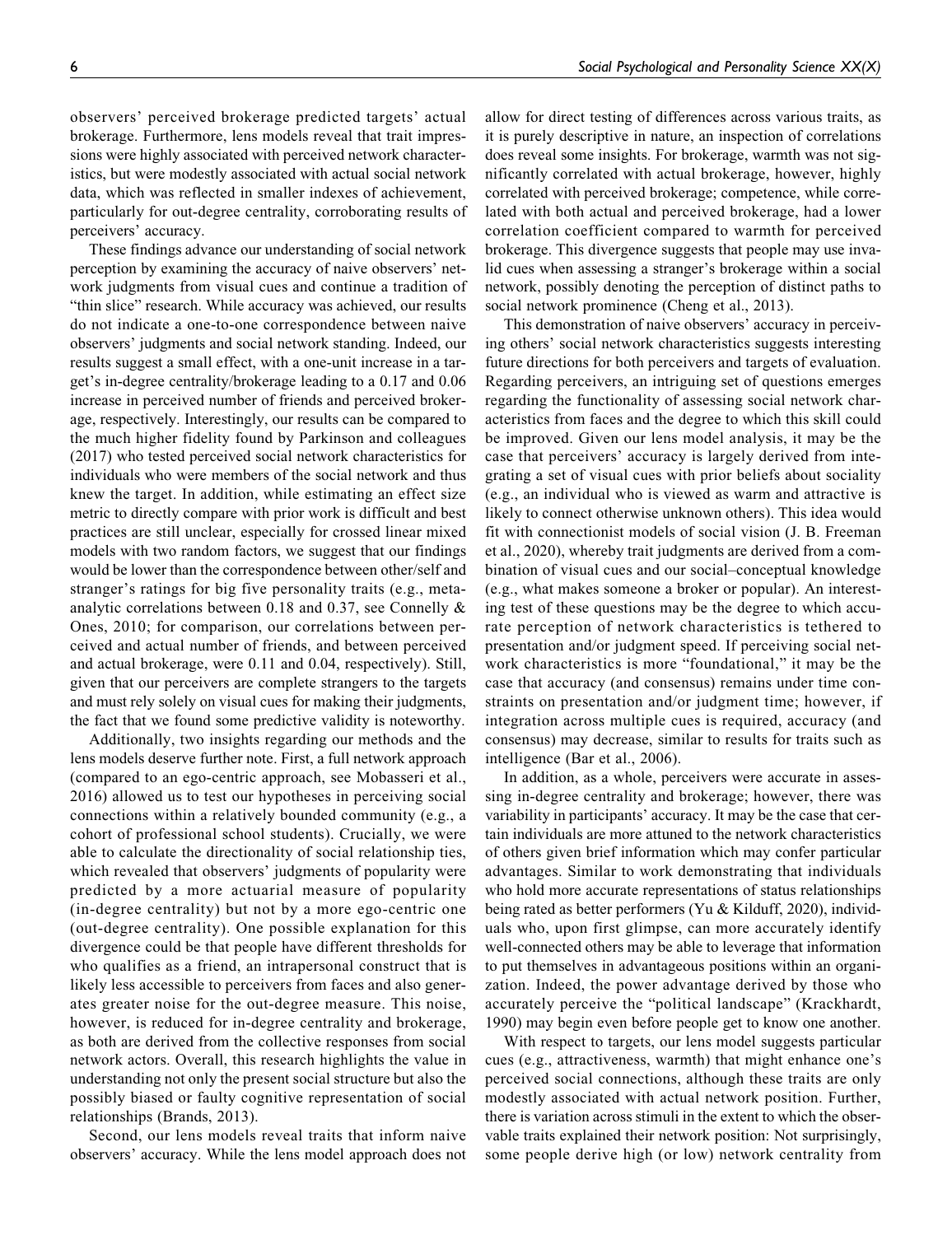attributes of their personality which are not visually discernable to others. Still, if perceivers make inferences about social connections based on particular facial traits, these cues may serve as scaffolding by which perceivers intuit social relationships, creating self-fulfilling prophecies whereby people associate more with those who look like they have many friends. Indeed, at the group selection level, research suggests that facial cue similarity predicts group affiliation (Hehman et al., 2018). Future work should test whether ratings of targets, prior to meeting, predict the social relations that emerge within a particular network.

While our work demonstrates a novel domain for which we have accuracy in our thin-slice perception of others and advances a number of future directions, it is not without limitations. Importantly, while we assessed common trait impressions (Oosterhof & Todorov, 2008), we limited the number of rated traits due to possible participant fatigue. We believe other visually assessed traits may be predictive of each of our network characteristics (e.g., out-degree centrality is associated with narcissism, Holtzman, 2011). We were also limited to a single social network, one made up of a dense web of social ties. While this is a common network structure (Kilduff et al., 2008), other work should expand to sample other networks and domains, such as companies or other organizations (see Yu & Kilduff, 2020). Lastly, our naive observers, while typical for social perception studies, could be more representative and should extend beyond student samples.

Overall, we show that people accurately infer aspects of strangers' social network positions (specifically, in-degree centrality and brokerage) merely from viewing facial images. Furthermore, common face-based trait impressions reveal how this accuracy is achieved, with traits such as attractiveness, warmth, and competence, highly related to perceived social network position, although only modestly associated with actual social network position. These findings extend a rich tradition in person perception research, demonstrating accuracy from first impressions of faces in a relationally consequential domain—real-world social networks.

#### **Declaration of Conflicting Interests**

The author(s) declared no potential conflicts of interest with respect to the research, authorship, and/or publication of this article.

### **Funding**

The author(s) disclosed receipt of the following financial support for the research, authorship, and/or publication of this article: This research was conducted with support by the DoD, Air Force Office of Scientific Research, National Defense Science and Engineering Graduate (NDSEG) Fellowship (32 CFR 168a), and the National Science Foundation (grants BCS-2017250 and BCS-2017245).

### **ORCID iD**

Nicholas P. Alt  $\blacksquare$  <https://orcid.org/0000-0001-6186-6463>

#### **Supplemental Material**

The supplemental material is available in the online version of the article.

#### **Notes**

- 1. We assessed the stability of our means, that is, whether adding more participant ratings would significantly change our mean rating, using code from Hehman, Xie, et al. (2018). Results revealed a 0.5 corridor of stability was achieved with a minimum of 37–69 raters (see Supplemental Table S2 for exact values per trait). Our sample size exceeded these minimum values for all ratings.
- 2. We report in Supplemental Materials models with random slopes where singularity, and not model convergence issues, emerged; however, we note here that the inclusion of random slopes does not change the direction or significance of our results.
- 3. Constraint is an inverse measure of brokerage within a social network. For ease of interpretation, we multiplied constraint values by -1. Thus, we anticipate a positive relationship between perceived and actual brokerage.

#### **References**

- Ambady, N., & Rosenthal, R. (1993). Half a minute: Predicting teacher evaluations from thin slices of nonverbal behavior and physical attractiveness. Journal of Personality and Social Psychology, 64, 431–441.
- Bar, M., Neta, M., & Linz, H. (2006). Very first impressions. Emotion, 6(2), 269–278.<https://doi.org/10.1037/1528-3542.6.2.269>
- Bates, D., Mächler, M., Bolker, B., & Walker, S. (2015). Fitting linear mixed-effects models using lme4. Journal of Statistical Software, 67, 1–48.<https://doi.org/10.18637/jss.v067.i01>
- Brands, R. A. (2013). Cognitive social structures in social network research: A review. Journal of Organizational Behavior, 34, 82–103.<https://doi.org/10.1002/job.1890>
- Brewer, D. D. (2000). Forgetting in the recall-based elicitation of person and social networks. Social Networks, 22, 29-43. [http://dx.doi.org/10.1016/S0378-8733\(99\)00017-9](http://dx.doi.org/10.1016/S0378-8733(99)00017-9)
- Brunswik, E. (1943). Organismic achievement and environment probability. Psychological Review, 50, 255–272.
- Brunswik, E. (1955). Representative design and probabilistic theory in functional psychology. Psychological Review, 62, 193–217.
- Burt, R. S. (1992). Structural holes: The social structure of competition. Harvard University Press.
- Cheng, J. T., Tracy, J. L., Foulsham, T., Kingstone, A., & Henrich, J. (2013). Two ways to the top: Evidence that dominance and prestige are distinct yet viable avenues to social rank and influence. Journal of Personality and Social Psychology, 104(1), 103–125.
- Connelly, B. S., & Ones, D. S. (2010). An other perspective on personality: Meta-analytic integration of observers' accuracy and predictive validity. Psychological Bulletin, 136(6), 1092–1122. <https://doi.org/10.1037/a0021212>
- Csardi, G., & Nepusz, T. (2006). The igraph software package for complex network research. InterJournal, Complex Systems 1695.<http://igraph.org>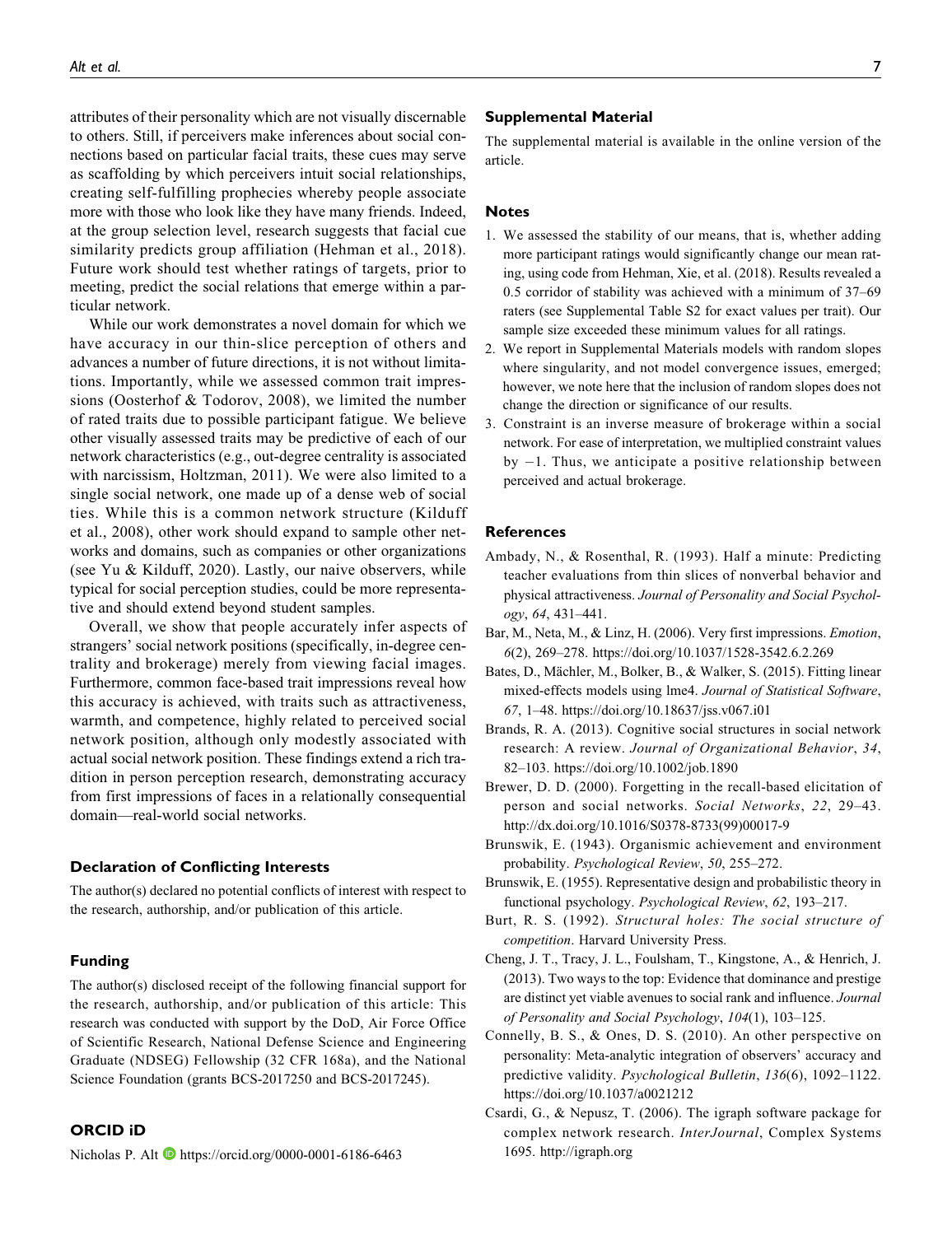- Feiler, D. C., & Kleinbaum, A. M. (2015). Popularity, similarity, and the network extraversion bias. Psychological Science, 26(5), 593–603.<https://doi.org/10.1177/0956797615569580>
- Freeman, J. B., Stolier, R. M., & Brooks, J. A. (2020). Dynamic interactive theory as a domain-general account of social perception. In B. Gawronski (Ed.), Advances in Experimental Social Psychology (Vol. 61, pp. 237–287). Academic Press Inc. [https://doi.org/10.](https://doi.org/10.1016/bs.aesp.2019.09.005) [1016/bs.aesp.2019.09.005](https://doi.org/10.1016/bs.aesp.2019.09.005)
- Freeman, L. C., & Webster, C. M. (1994). Interpersonal proximity in social and cognitive space. Social Cognition, 12(3), 223-247. <https://doi.org/10.1521/soco.1994.12.3.223>
- Hall, J. A., & Friedman, G. B. (1999). Status, gender and nonverbal behavior: A study of structured interactions between employees of a company. Personality and Social Psychology Bulletin, 25, 1082–1091.
- Hehman, E., Flake, J. K., & Freeman, J. B. (2018). The faces of group members share physical resemblance. Personality and Social Psychology Bulletin, 44, 3–15.
- Hehman, E., Sutherland, C. A. M., Flake, J. K., & Slepian, M. L. (2017). The unique contributions of perceiver and target characteristics in person perception. Journal of Personality and Social Psychology, 113(4), 513–529.
- Hehman, E., Xie, S. Y., Ofosu, E. K., & Nespoli, G. A. (2018, February 19). Assessing the point at which averages are stable: A tool illustrated in the context of person perception. [https://doi.org/](https://doi.org/10.31234/osf.io/2n6jq) [10.31234/osf.io/2n6jq](https://doi.org/10.31234/osf.io/2n6jq)
- Holtzman, N. S. (2011). Facing a psychopath: Detecting the dark triad from emotionally-neutral faces, using prototypes from the Personality Faceaurus. Journal of Research in Personality, 45(6), 648–654.
- JanicikLarrick, G. A., & R. P. (2005). Social network schemas and the learning of incomplete networks. Journal of Personality and Social Psychology, 88(2), 348–364. [https://doi.org/10.1037/0022-3514.](https://doi.org/10.1037/0022-3514.88.2.348) [88.2.348](https://doi.org/10.1037/0022-3514.88.2.348)
- Judd, C. M., Westfall, J., & Kenny, D. A. (2017). Experiments with more than one random factor: Designs, analytic methods, and statistical power. Annual Review of Psychology, 68(17), 17.1–17.25. <https://doi.org/10.1146/annurev-psych-122414-033702>
- Kenny, D. A. (1994). Interpersonal perception: A social relations analysis. Guilford.
- Kilduff, M., Crossland, C., Tsai, W., & Krackhardt, D. (2008). Organizational network perceptions versus reality: A small world after all? Organizational Behavior and Human Decision Processes, 107(1), 15–28.<https://doi.org/10.1016/j.obhdp.2007.12.003>
- Kilduff, M., & Krackhardt, D. (1994). Bringing the individual back in: A structural analysis of the internal markets for reputation in organizations. Academy of Management Journal, 37(1), 87–108. <https://doi.org/10.2307/256771>
- Kovacs, B., & Kleinbaum, A. M. (2020). Language-style similarity and social networks. Psychological Science, 31(2), 202–213.
- Krackhardt, D. (1987). Cognitive social structures. Social Networks, 9(2), 109–134. [https://doi.org/10.1016/0378-8733\(87\)90009-8](https://doi.org/10.1016/0378-8733(87)90009-8)
- Krackhardt, D. (1990). Assessing the political landscape: Structure, cognition, and power in organizations. Administrative Science Quarterly, 35(2), 342.<https://doi.org/10.2307/2393394>
- Kuznetsova, A., Brockhoff, P. B., & Christensen, R. H. B. (2015). lmer-test: Tests in linear mixed effects models, R package version 2.0-30. [https://CRAN.R-project.org/package](https://CRAN.R-project.org/package=lmerTest)=[lmerTest](https://CRAN.R-project.org/package=lmerTest)
- Langner, O., Dotsch, R., Bijlstra, G., Wigboldus, D. H. J., Hawk, S. T., & van Knippenberg, A. (2010). Presentation and validation of the Radboud faces database. Cognition & Emotion, 24(8), 1377–1388. <https://doi.org/10.1080/02699930903485076>
- Mazur, A., Mazur, J., & Keating, C. (1984). Military rank attainment of a west point class: Effects of cadets' physical features. American Journal of Sociology, 90(1), 125–150.<https://doi.org/10.1086/228050>
- Mobasseri, S., Srivastava, S. B., & Carney, D. R. (2016). Seeing social structure: Assessing the accuracy of interpersonal judgments about social networks (IRLE Working Paper No. 106-16). Institute for Research on Labor and Employment. [http://irle.berkeley.edu/work](http://irle.berkeley.edu/workingpapers/106-16.pdf) [ingpapers/106-16.pdf](http://irle.berkeley.edu/workingpapers/106-16.pdf)
- Muthén, L. K., & Muthén, B. O. (2002). How to use a Monte Carlo study to decide on sample size and determine power. Structural Equation Modeling, 9(4), 599–620. [https://doi.org//10.1207/S153](https://doi.org//10.1207/S15328007SEM0904_8) [28007SEM0904\\_8](https://doi.org//10.1207/S15328007SEM0904_8)
- Oosterhof, N. N., & Todorov, A. (2008). The functional basis of face evaluation. Proceedings of the National Academy of Sciences, 105(32), 11087–11092.<https://doi.org/10.1073/pnas.0805664105>
- Parkinson, C., Kleinbaum, A. M., & Wheatley, T. (2017). Spontaneous neural encoding of social network position. Nature Human Behavior, 1, 1–7.<https://doi.org/10.1038/s41562-017-0072>
- R Core Development Team. (2014). R: A language and environment for statistical computing. R Foundation for Statistical Computing.
- Rule, N. O., & Ambady, N. (2008). The face of success: Inferences from chief executive officers' appearance predict company profits. Psychological Science, 19(2), 109–111. [https://doi.org/10.1111/j.](https://doi.org/10.1111/j.1467-9280.2008.02054.x) [1467-9280.2008.02054.x](https://doi.org/10.1111/j.1467-9280.2008.02054.x)
- Rule, N. O., & Ambady, N. (2010). First impressions of the face: Predicting success from the face. Social and Personality Psychology Compass, 4(8), 506–516. [https://doi.org/10.1111/j.1751-9004.](https://doi.org/10.1111/j.1751-9004.2010.00282.x) [2010.00282.x](https://doi.org/10.1111/j.1751-9004.2010.00282.x)
- Smith, E. B., Brands, R. A., Brashears, M. E., & Kleinbaum, A. M. (2020). Social networks and cognition. Annual Review of Sociology, 46, 1–16.
- Stewart, T. R. (2001). The lens model equation. In K. R. Hammond & T. R. Stewart (Eds.), The essential Brunswik: Beginnings, explications, applications (pp. 357–362). Oxford University Press.
- Tucker, L. R. (1964). A suggested alternative formulation in the developments by Hursch, Hammond, and Hursch, and by Hammond, Hursch, and Todd. Psychological Review, 71, 528–530.
- Weisbuch, M., & Ambady, N. (2010). Thin slice vision. In R. B. AdamsJr, , N. Ambady, K. Nakayama, & S. Shimojo (Eds.), Social vision (pp. 28–247), Oxford University Press.
- Yu, S., & Kilduff, G. J. (2020). Knowing where others stand: Accuracy and performance effects of individuals' perceived status hierarchies. Journal of Personality and Social Psychology, 119(1), 159–184.<https://doi.org/10.1037/pspi0000216>
- Zhang, D., Guo, T., Pan, H., Hou, J., Feng, Z., Yang, L., Lin, H., & Xia, F. (2019, May 13). Judging a book by its cover: The effect of facial perception on centrality in social networks [Paper presentation]. The Web Conference (WWW), San Francisco, CA, United States.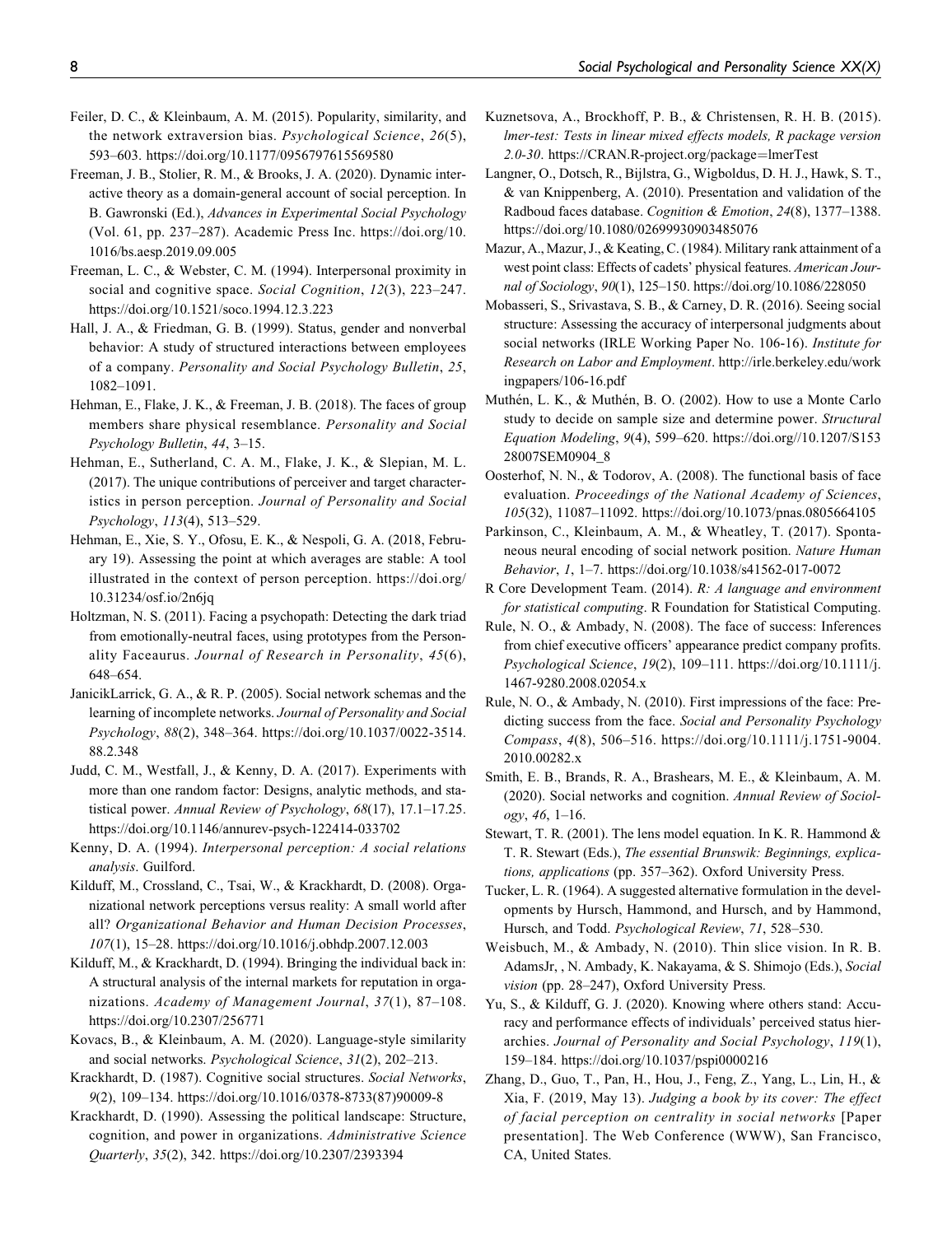### **Author Biographies**

Nicholas P. Alt is an Assistant Professor of Psychology at California State University, Long Beach. His research broadly examines person/ people perception and the trait judgments we make about others.

Carolyn Parkinson is an Assistant Professor of Psychology and the Wendell Jeffrey and Bernice Wenzel Term Chair in Cognitive Neuroscience at UCLA. Her research focuses on how people understand, shape, and are shaped by the patterns of social relationships that surround them.

Adam M. Kleinbaum is an Associate Professor at the Tuck School of Business at Dartmouth. His research examines the antecedents and evolution of social networks.

Kerri L. Johnson is a Professor in the Department of Psychology and a Professor and Chair of the Department of Communication at the University of California, Los Angeles. Her research examines the links between visual perception and social categorization, particularly in response to cues in the face and body.

Handling Editor: Eva Walther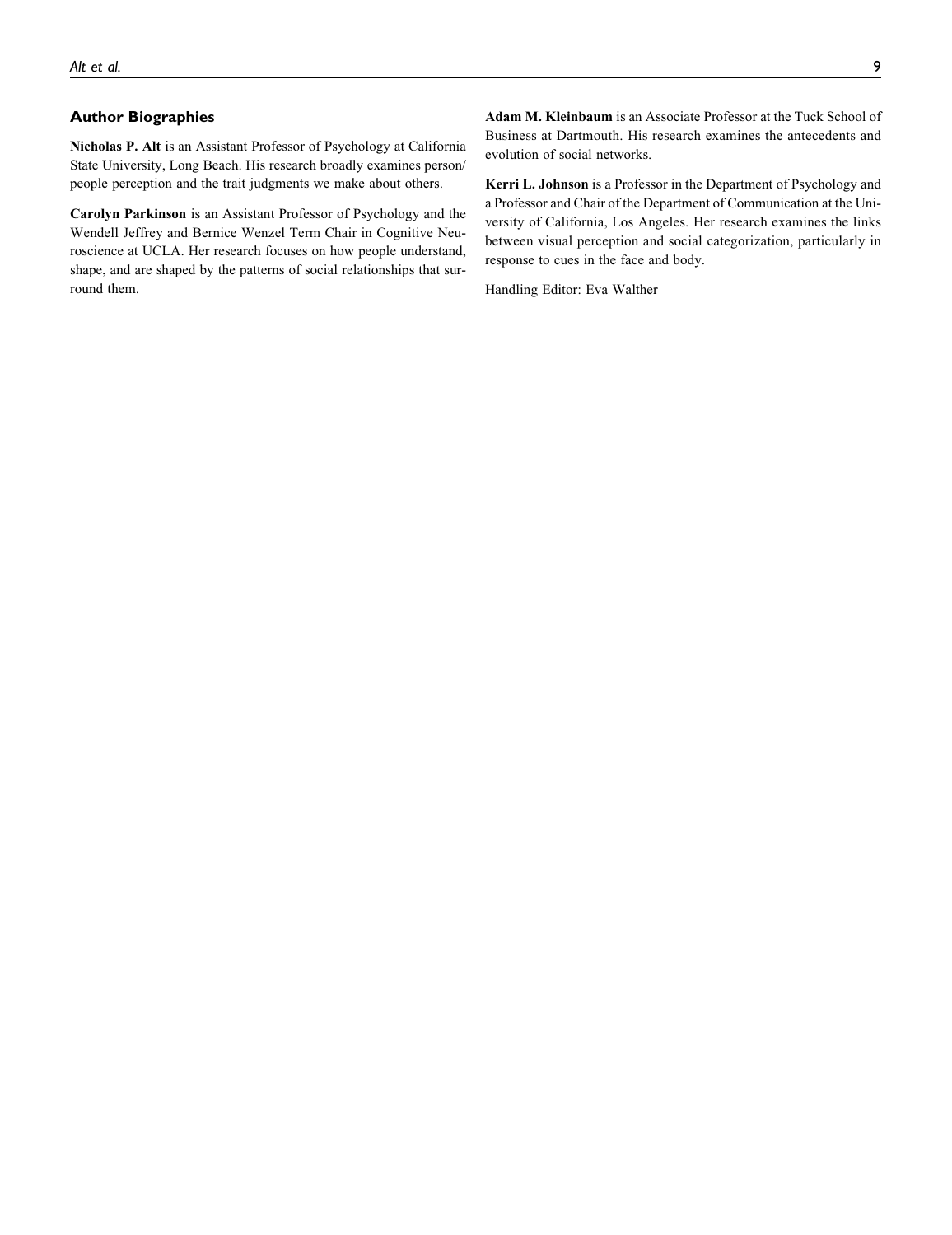Online Supplemental Material for "The Face of Social Networks: Naïve Observers' Accurate Assessment of Others' Social Network Positions from Faces"

# Supplemental Method



*Supplemental Figure 1*. The following infographic was used to describe to participants the concept of brokerage. All participants saw this information before the brokerage question block.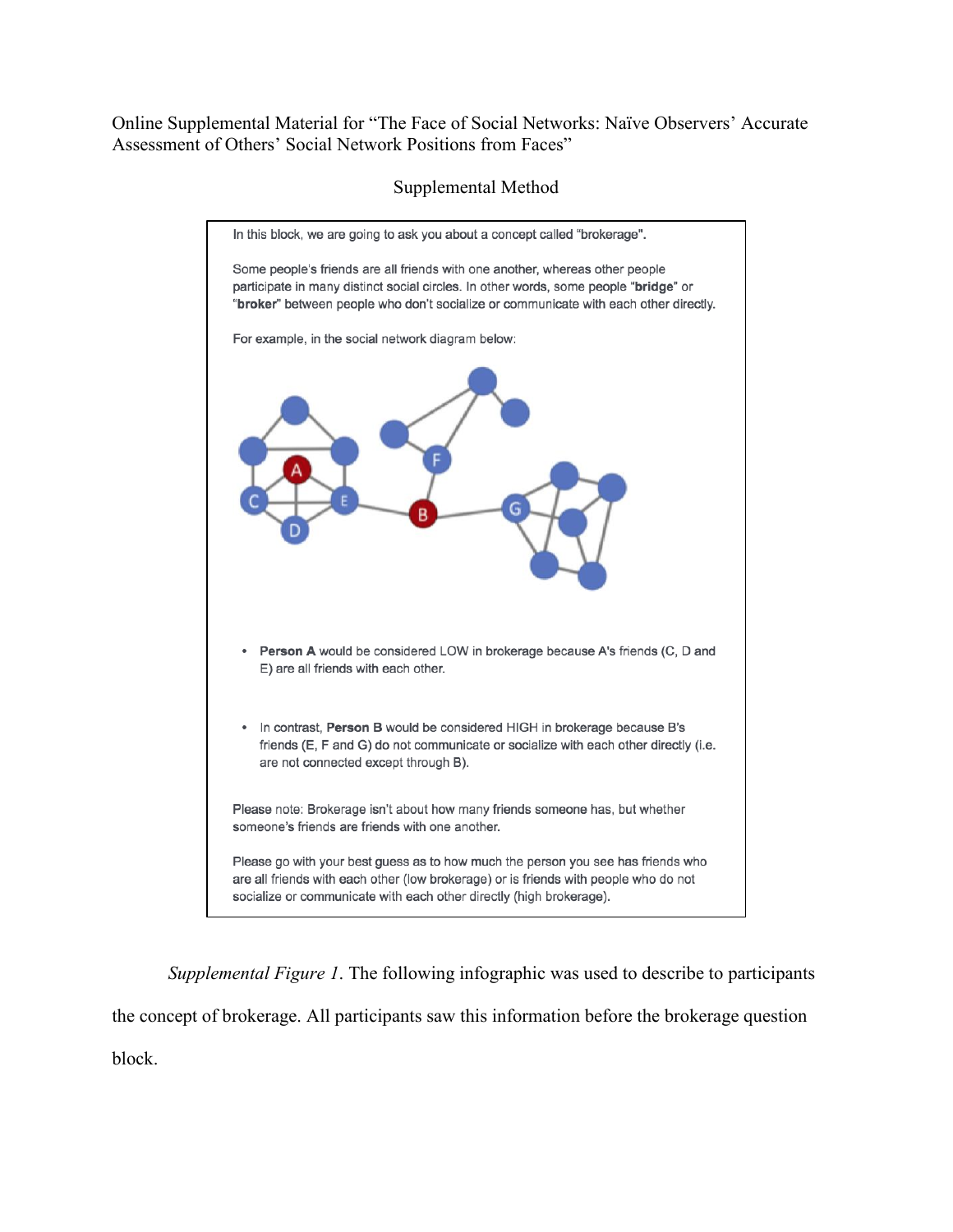| Intraclass Correlations and 95% Confidence Intervals (CIs) for Trait Judgments |                         |              |            |              |  |  |
|--------------------------------------------------------------------------------|-------------------------|--------------|------------|--------------|--|--|
| Trait                                                                          | Perceiver<br><b>ICC</b> | $[95\%$ CIs] | Target ICC | [95% CIs]    |  |  |
| Attractiveness                                                                 | 0.35                    | [0.29, 0.42] | 0.18       | [0.15, 0.21] |  |  |
| Competence                                                                     | 0.37                    | [0.30, 0.44] | 0.06       | [0.05, 0.08] |  |  |
| Dominance                                                                      | 0.32                    | [0.26, 0.39] | 0.07       | [0.06, 0.08] |  |  |
| Trustworthiness                                                                | 0.18                    | [0.14, 0.26] | 0.13       | [0.11, 0.15] |  |  |
| Warmth                                                                         | 0.18                    | [0.14, 0.23] | 0.13       | [0.11, 0.15] |  |  |

Supplemental Table 1.

|                  | <b>Corridor of Stability</b> |            |  |
|------------------|------------------------------|------------|--|
| <b>Trait</b>     | $+/-1.00$                    | $+/-$ 0.50 |  |
| Attractiveness   | 18                           | 68         |  |
| Competence       | 15                           | 57         |  |
| Trust            | 12                           | 51         |  |
| Warmth           | 15                           | 59         |  |
| Dominance        | 10                           | 39         |  |
| Num. of Friends  | 9                            | 37         |  |
| <b>Brokerage</b> | 17                           |            |  |

*Supplemental Table 2*. Values within the table indicate the estimated number of participants required to achieve a stable mean based on the corridor of stability value. As shown, our sample size was greater than all required values. We take this as evidence that our means are reliable. Within the R code, our parameter, *inarow* = 20.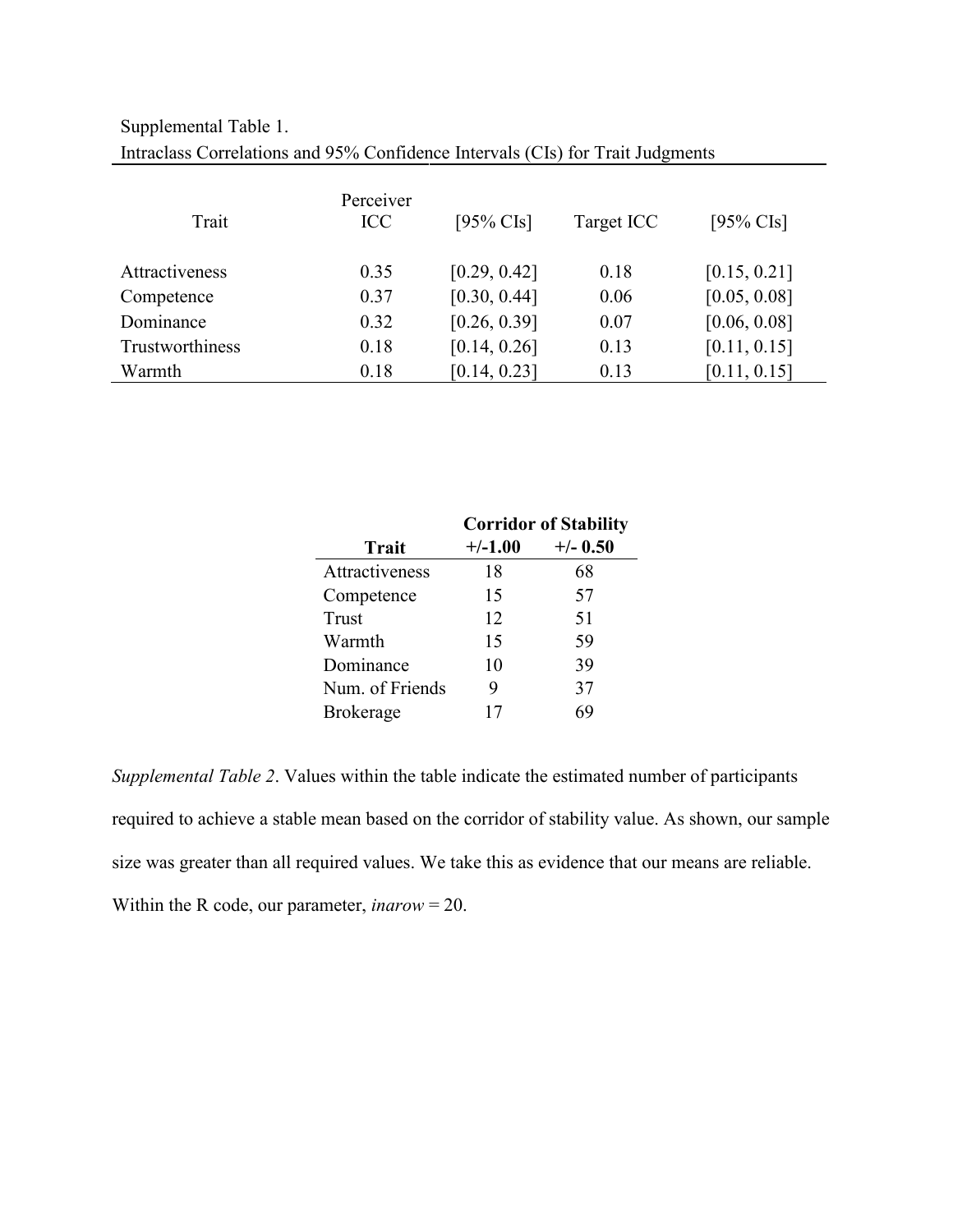|                  | I arameters Osca in Lens model Lyndhons<br><b>Model Parameters</b> |       |       |       |       |
|------------------|--------------------------------------------------------------------|-------|-------|-------|-------|
| Model            | $R_{e}$                                                            | Кs    |       | ( i   | $r_a$ |
| In-degree        | 0.26                                                               | 0.947 | 0.094 | 0.951 | 0.263 |
| Out-degree       | 0.135                                                              | 0.947 | 0.059 | 0.57  | 0.092 |
| <b>Brokerage</b> | 0.179                                                              | 0.894 | 0.024 | 0.882 | 0.152 |

Supplemental Table 3. *Parameters Used in Lens Model Equations*

Lens Model Equation (Tucker, 1964; also see Stewart, 2001):

 $r_a = G R_e R_s + C \sqrt{1 - R_s^2} \times \sqrt{1 - R_e^2}$ 

Supplemental Table 4. Means and standard deviations for key variables

| Variable                              | Mean    | <b>Standard Deviation</b> |  |  |  |
|---------------------------------------|---------|---------------------------|--|--|--|
| <b>Social Network Characteristics</b> |         |                           |  |  |  |
| In-Degree Centrality                  | 30.09   | 13.97                     |  |  |  |
| <b>Out-Degree Centrality</b>          | 30.43   | 28.03                     |  |  |  |
| Constraint (Brokerage)                | $-0.05$ | 0.25                      |  |  |  |
| <b>Perceiver Ratings</b>              |         |                           |  |  |  |
| Perceived Number of Friends           | 3.91    | 1.51                      |  |  |  |
| Perceived Brokerage                   | 3.77    | 1.56                      |  |  |  |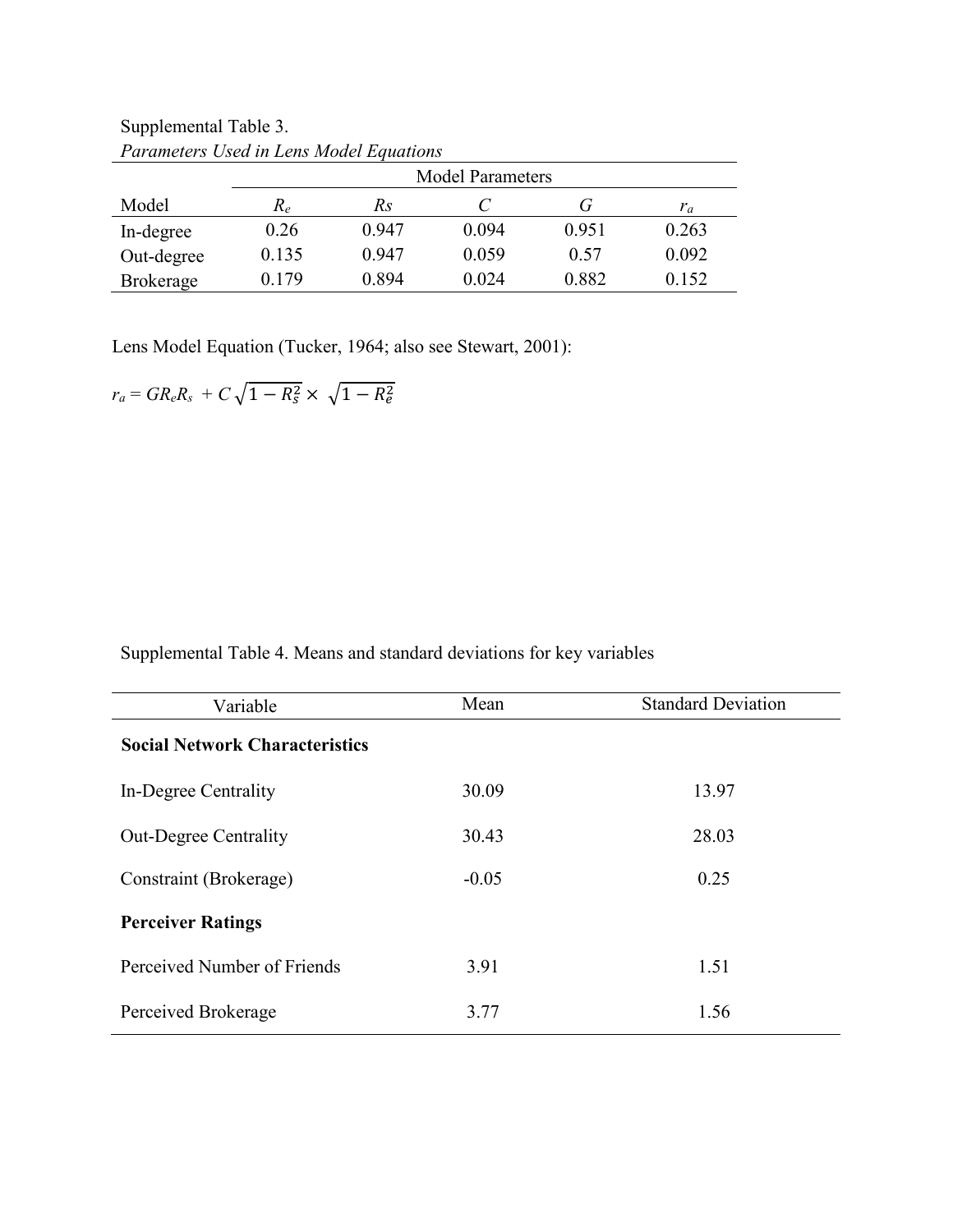### Supplemental Results

We report here model results where we included random slopes, but where singularity issues (i.e., variance of the random slopes < .003), rather than model convergence issues, emerged. We note that results reported here very closely match results reported in the main manuscript. For in-degree, a model with random slopes for both target and perceiver indicated that in-degree centrality scores predicted participants' perceived number of friends,  $B = 0.17$ , *SE =* 0.04, *t*(198.45) = 4.32, *p* < .001, 95% CI [0.09, 0.24]. In addition, when including random slopes for only target, *B =* 0.17, *SE =* 0.04, *t*(176.46) = 4.50, *p* < .001, 95% CI [0.09, 0.24], or only perceiver,  $B = 0.17$ ,  $SE = 0.04$ ,  $t(296.56) = 4.30$ ,  $p < .001$ , 95% CI [0.09, 0.24], results mirror findings reported above.

For out-degree, a model with random slopes for both target and perceiver indicated that out-degree centrality scores did not significantly predict participants' perceived number of friends,  $B = 0.06$ ,  $SE = 0.04$ ,  $t(56.55) = 1.43$ ,  $p = .159$ , 95% CI [-0.02, 0.14]. In addition, when including random slopes for only target,  $B = 0.06$ ,  $SE = 0.04$ ,  $t(53.82) = 1.45$ ,  $p = .154$ , 95% CI  $[-0.02, 0.14]$ , or only perceiver,  $B = 0.06$ ,  $SE = 0.04$ ,  $t(279.86) = 1.48$ ,  $p = .140$ , 95% CI  $[-0.02, 0.04]$ 0.13], results mirror findings reported above.

For constraint, a model with random slopes for both target and perceiver and a model with random slopes on target both failed to converge. A model with random slopes for perceiver indicated that constraint predicted perceived brokerage,  $B = 0.06$ ,  $SE = 0.03$ ,  $t(270.10) = 2.28$ , *p*  $= .023, 95\% \text{ CI}$  [0.01, 0.12].

We examined whether participant gender interacted with our results, although we caution against a strong interpretation of these effects, given our lower number of men (*n =* 19) in the sample of perceivers. For in-degree and brokerage, there were no significant interaction effects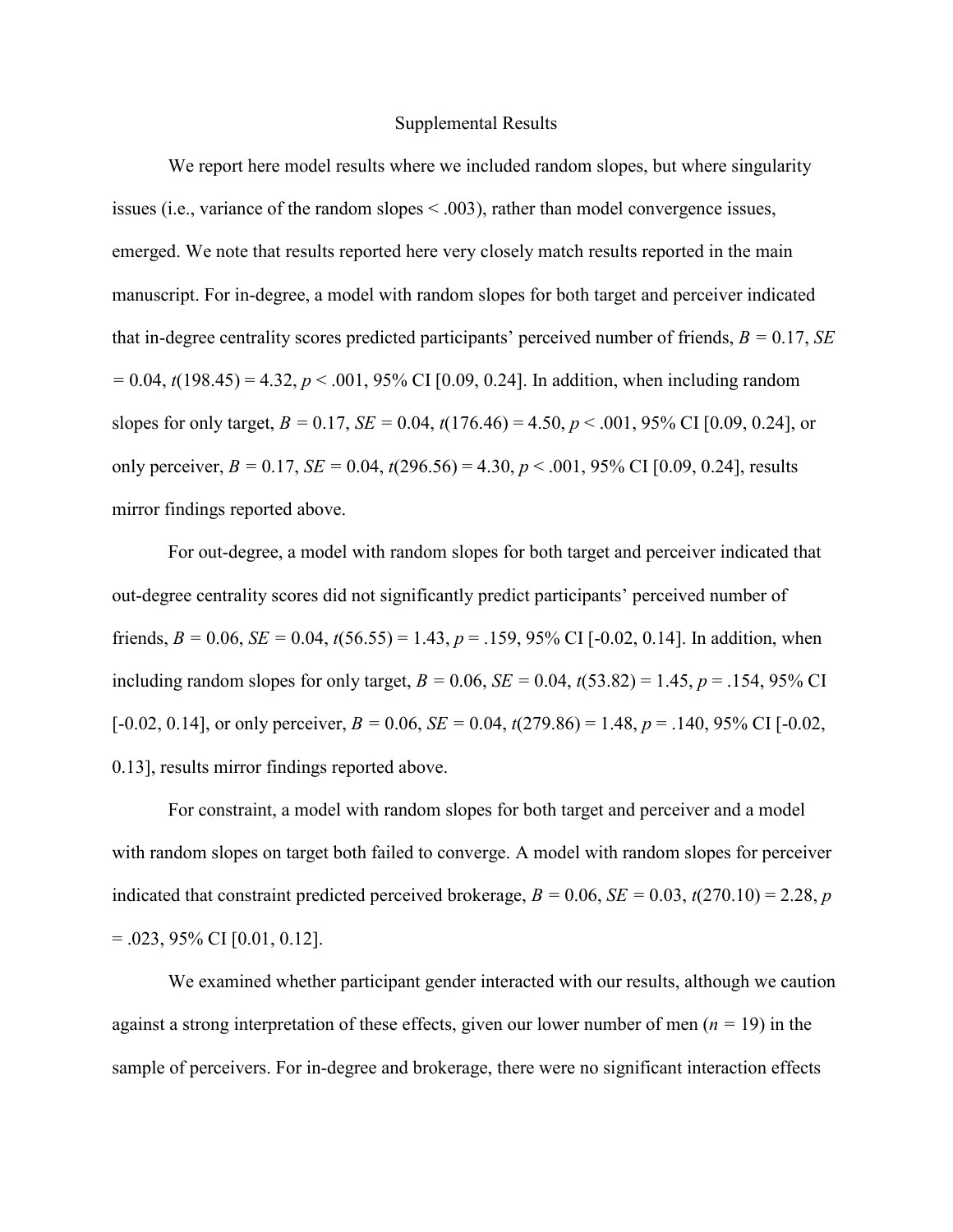with participant gender ( $ps > .520$ ). For out-degree, there was an unexpected significant interaction between participant gender and out-degree  $(p = .001)$ . Results, however, when examining men and women, revealed no significant effect of out-degree predicting perceived number of friends for men ( $p = .740$ ) or women ( $p = .072$ ), consistent with the non-significant result reported in the main paper.